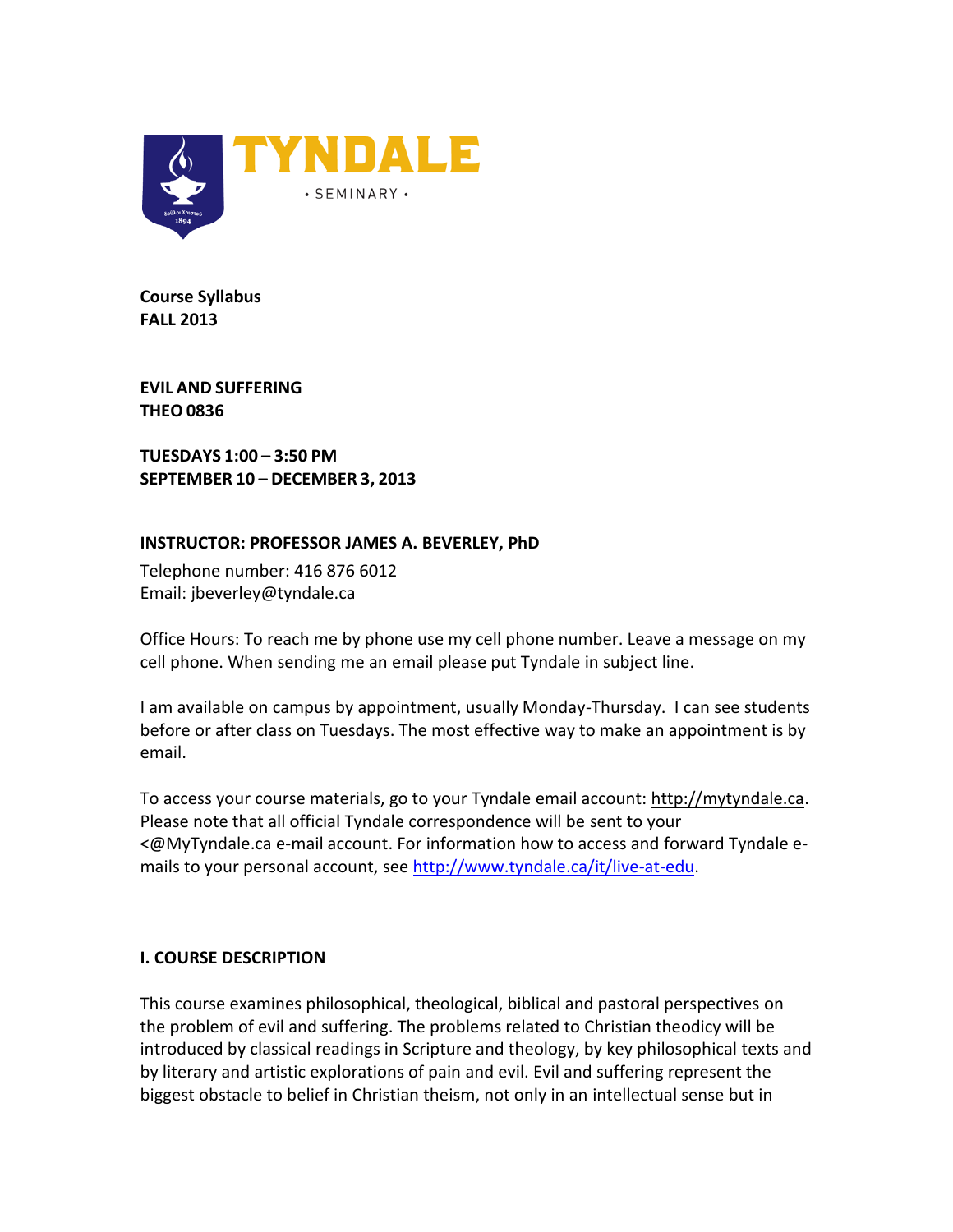terms of deep personal reaction as one faces the realities of evil and suffering in one's life and/or in the lives of others. Addresses the intellectual and personal aspects of evil and suffering in light of Christian theism.

# **II. LEARNING OUTCOMES**

At the end of this course, students should be:

- acquainted with the most important readings in the church and the academy related to the problem of evil
- able to assess the strengths and weaknesses of various theodicies as they are proposed to deal with evil and suffering
- able to develop and improve their own theological and philosophical framework in response to pain and evil
- competent in the spiritual task of responding sensitively as a Christian to the presence of pain and evil in individual, family, social, and church settings

#### **Important Note:**

This class involves reading and careful examination of documents that demand a very sophisticated understanding of English. The professor advises that this course is not for students who have serious problems reading complex English documents involving heavy philosophical and theological language.

# **III. COURSE REQUIREMENTS**

# **A. REQUIRED TEXT**

Stephen Davis, ed. *Encountering Evil* (Westminster John Knox, rev. edition, 2001) ISBN: 9780664222512

# **B. ASSIGNMENTS AND GRADING**

The course will follow a seminar format in terms of assignments where the whole class reads and reports on the same literature or issues weekly. Individual students will lead on assigned readings through the course. Professor Beverley will also lecture/teach on specific topics each class.

# **1. Completion of Assignments and Class Participation 20%**

The schedule for assignments will be decided in the first class. Students will choose from a number of varied topics and tasks during the course. The assignment might be to report on a film, work of art, article, book, internet site, interview, or personal research.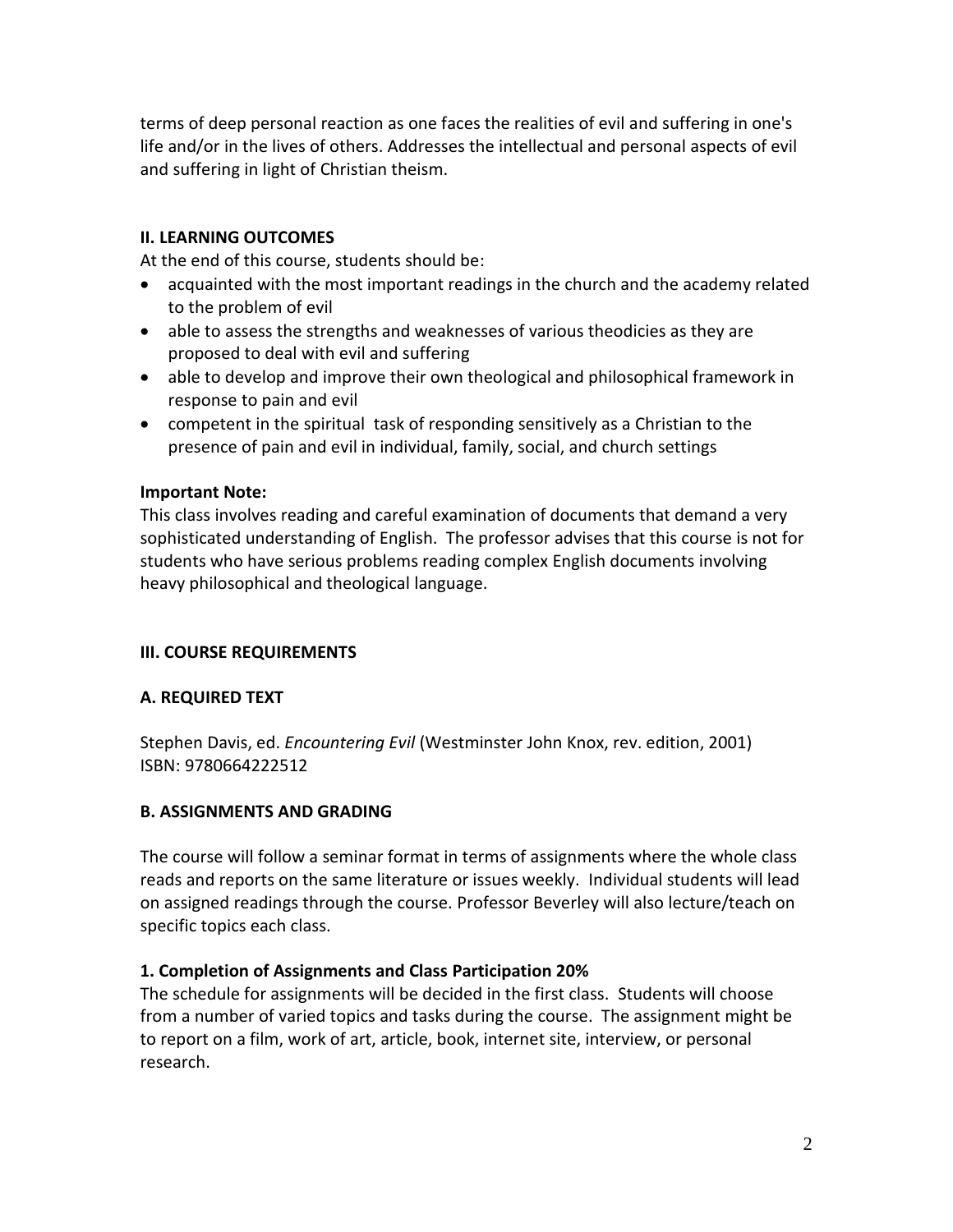#### **2. Review of two books 30%**

Read and report on two different books on evil and suffering. Length: 1500 words on each book. The professor will provide a number of books for students and the review will consist of a reaction to the main views of the book under analysis.

# **3. Major Research Project 30%**

This can be on any topic related to evil and suffering but please get guidance from Professor Beverley as you choose topic. Length: 2500 words. Professor Beverley will provide specific criteria for whatever topic is chosen by the student in order to aid in successful completion of the research topic. A list of research topics will be given out in the first class.

**4. Take Home 20% To be done at end of course, possibly in interview format.**

# **C. GENERAL GUIDELINES FOR THE SUBMISSION OF WRITTEN WORK**

# Academic Integrity

Integrity in academic work is required of all our students. Academic dishonesty is any breach of this integrity, and includes such practices as cheating (the use of unauthorized material on tests and examinations), submitting the same work for different classes without permission of the instructors; using false information (including false references to secondary sources) in an assignment; improper or unacknowledged collaboration with other students, and plagiarism. Tyndale University College & Seminary takes seriously its responsibility to uphold academic integrity, and to penalize academic dishonesty.

Students should consult the current *[Academic Calendar](http://www.tyndale.ca/registrar/calendar)* for academic polices on Academic Honesty, Gender Inclusive Language in Written Assignments, Late Papers and Extensions, Return of Assignments, and Grading System.

For proper citation style, consult the [Chicago-Style Quick Guide](http://ezproxy.mytyndale.ca:2048/login?url=http://www.chicagomanualofstyle.org.ezproxy.mytyndale.ca:2048/tools_citationguide.html) (Tyndale e-resource) or the full edition of the *[Chicago Manual of Style](http://ezproxy.mytyndale.ca:2048/login?url=http://www.chicagomanualofstyle.org.ezproxy.mytyndale.ca:2048/16/contents.html)* Online, especially [ch. 14.](http://ezproxy.mytyndale.ca:2048/login?url=http://www.chicagomanualofstyle.org.ezproxy.mytyndale.ca:2048/16/ch14/ch14_toc.html) For citing scripture texts, refer to sections 10.46 to 10.51 and 14.253 to 14.254.

#### **Late Assignments**

Assignments are expected when due and a penalty will be imposed for late submissions unless exceptional circumstances arise. Please inform me of situations that warrant extra time for completion of work.

#### **Plagiarism**

Please credit all sources in research. Plagiarism is a serious offense to high standards of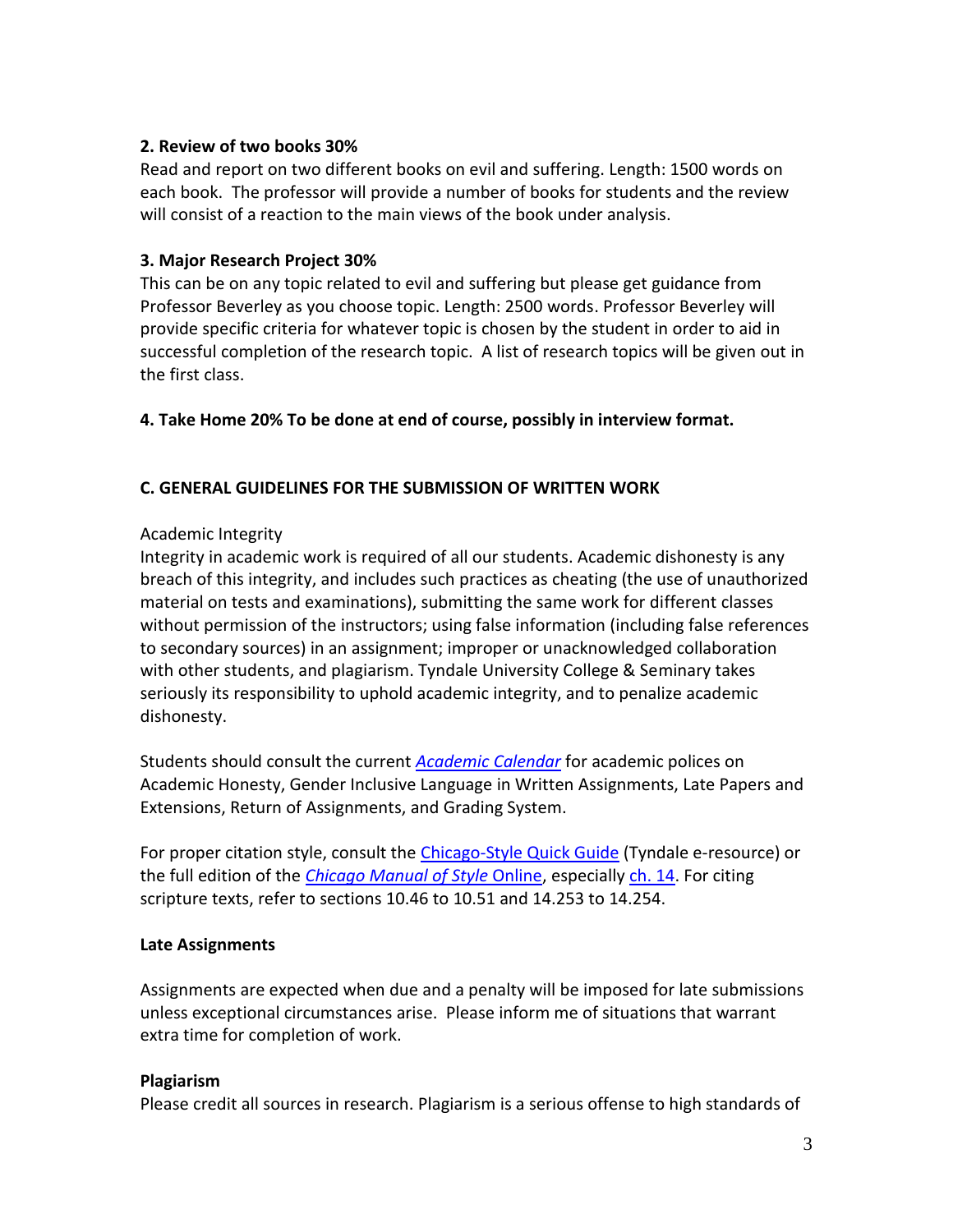academics and morality.

#### **Notice on Written Assignments**

On every assignment please put your name, phone number(s), and, if relevant, why assignment is late

**Please submit all assignments by e-mail to Rebekka Paul—she is Prof. Beverley's administrative assistant. Her email is bekkaries@yahoo.ca**

#### **D. SUMMARY OF ASSIGNMENTS AND GRADING**

Evaluation is based upon the completion of the following assignments

| Assignments and Class Participation | 20 %  |
|-------------------------------------|-------|
| Review of two books                 | 30 %  |
| Major Research Project              | 30 %  |
| Take Home Exam                      | 20 %  |
| l Total Grade                       | 100 % |

# **IV. COURSE SCHEDULE, CONTENT AND REQUIRED READINGS**

The course will cover major theological and philosophical writers on theodicy issues, including classical theologians like Origen, Augustine, Aquinas, Luther, Calvin, Kierkegaard, and Barth. The philosophical literature will involve some reading from ancient and medieval writers, but will focus on contemporary writers like Alvin Plantinga, Nicholas Wolterstorff, John Hick, John Roth, Stephen Davis, Marilyn McCord Adams, Eleonore Stump, William Lane Craig, John Cobb, Greg Boyd, William Rowe, among others.

The course will also give considerable attention to literary and artistic expressions of evil and suffering as a vehicle for the emotional expression of the problem. We will utilize works of art and literature and clips from classics in cinema to convey the depth and range of human response to pain and evil.

| Date         | Topic                  | <b>Assignments</b> |
|--------------|------------------------|--------------------|
| September 10 | Introduction to Course |                    |
| September 17 |                        |                    |
| September 24 |                        |                    |
| October 1    |                        |                    |